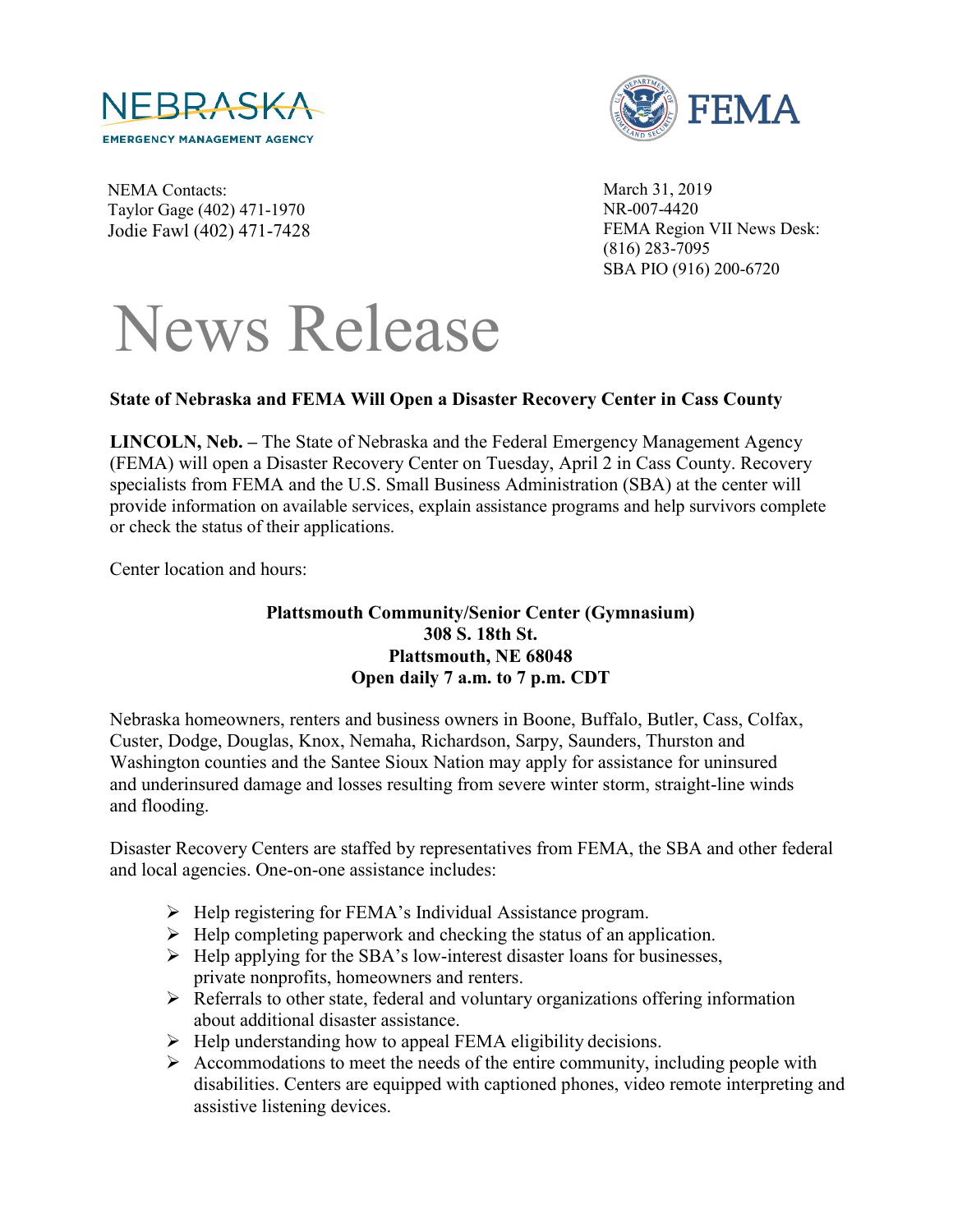$\triangleright$  If you need an accommodation or assistance due to a disability, please notify FEMA staff at the time of registration or anytime during the assistance process.

Applicants for disaster assistance should have the following information on hand:

- $\triangleright$  Social Security number
- $\triangleright$  Address of the damaged primary residence
- $\triangleright$  Description of the damage
- $\triangleright$  Information about insurance coverage
- $\triangleright$  A current contact telephone number
- $\triangleright$  An address where they can receive mail
- $\triangleright$  Bank account and routing numbers for direct deposit of funds

## **How to Register with FEMA:**

- Online, visit **[www.DisasterAssistance.gov](http://www.disasterassistance.gov/)**.
- On a smart phone, download the **FEMA app** and click on "disaster resources," then "apply for assistance online."
- By phone, call FEMA's toll-free registration line at **800-621-3362 or (TTY) 800-462-7585**; or use 711 or Video Relay Service (VRS). Telephone registration is available from 7 a.m. to 10 p.m. Central Daylight Time seven days a week.
- Visit a **Disaster Recovery Center** and speak to a FEMA specialist one-on-one. To find the nearest DRC, go online to [FEMA.gov/DRC.](https://www.fema.gov/disaster-recovery-centers)

SBA disaster assistance employees are committed to helping businesses and residents rebuild as quickly as possible. SBA representatives are available to answer questions about SBA's disaster loan program and help business owners and residents apply for low-interest disaster recovery loans.

Businesses and residents can visit *[www.SBA.gov/disaster](http://www.sba.gov/disaster)***,** call SBA's Customer Service Center at **800-659-2955** or email *[disastercustomerservice@sba.gov.](mailto:disastercustomerservice@sba.gov)* TTY users may also call **800-877-8339**.

For more information on Nebraska's disaster recovery, visit [fema.gov/disaster/4420.](https://www.fema.gov/disaster/4420)

###

*FEMA's mission is helping people before, during, and after disasters.*

*Disaster recovery assistance is available without regard to race, color, religion, nationality, sex, age, disability, English proficiency or economic status. If you or someone you know has faced discrimination, call FEMA toll-free at 800-621-3362, voice/VP/711. Multilingual operators are available. TTY users may call 800-462-7585.*

*The U.S. Small Business Administration is the federal government's primary source of money for the long-term rebuilding of disaster-damaged private property. SBA helps businesses of all sizes, private nonprofit organizations, homeowners and renters fund repairs or rebuilding efforts and*